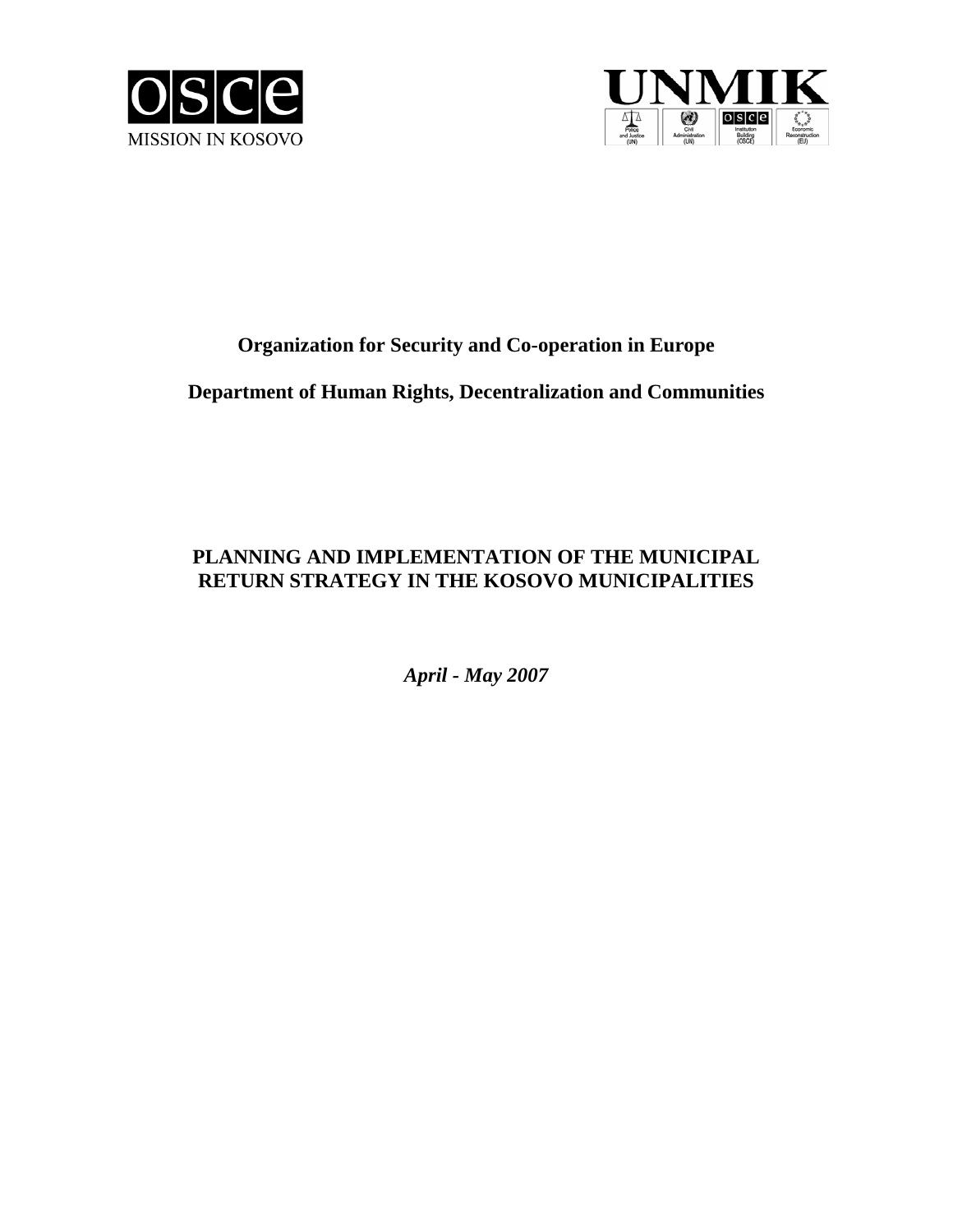# **TABLE OF CONTENTS**

| 3. THE PROCESS OF DRAFTING THE MUNICIPAL RETURN     |  |
|-----------------------------------------------------|--|
| 4. THE PROCESS OF IMPLEMENTATION OF THE 2006        |  |
| 5. THE REVIEW OF THE 2006 MUNICIPAL RETURN STRATEGY |  |
| 6. THE JOINT MRO/MCO REPORTING SYSTEM13             |  |
|                                                     |  |
|                                                     |  |
|                                                     |  |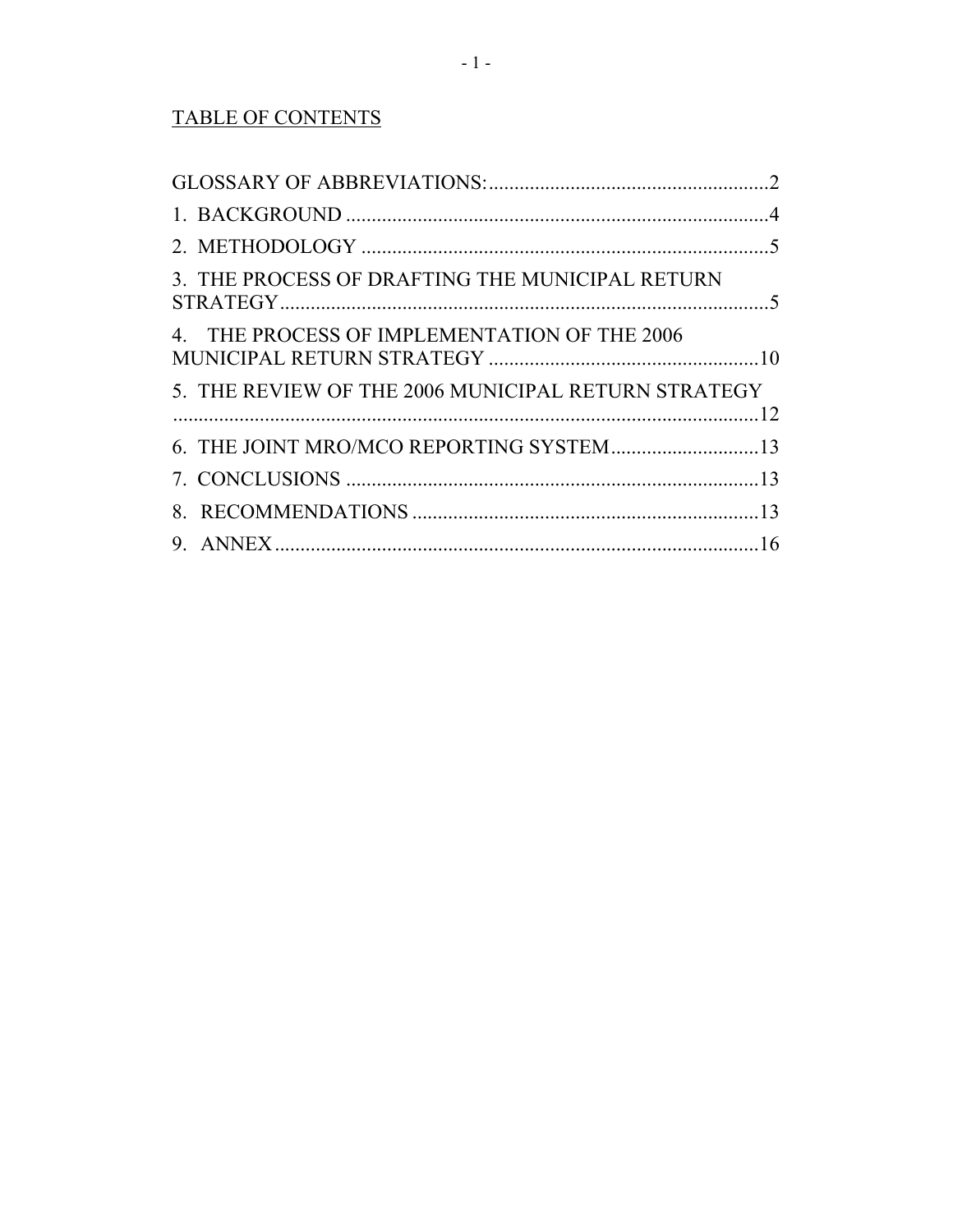# Glossary of Abbreviations:

| <b>ARC</b>  | American Refugee Committee                         |
|-------------|----------------------------------------------------|
| CC          | <b>Communities Committee</b>                       |
| <b>CRM</b>  | <b>Central Review Mechanism</b>                    |
| <b>CEO</b>  | <b>Chief Executive Officer</b>                     |
| <b>DMAP</b> | Deputy Municipal Assembly Presidents               |
| <b>DRC</b>  | Danish Refugee Council                             |
| <b>EPAP</b> | European Partnership Action Plan                   |
| <b>GIV</b>  | Go-and-Inform visit                                |
| <b>GSV</b>  | Go-and-See visit                                   |
| <b>ICMC</b> | <b>International Catholic Migration Commission</b> |
| <b>IDP</b>  | <b>Internally Displaced Person</b>                 |
| <b>KSIP</b> | Kosovo Standards Implementation Plan               |
| Manual      | Manual for Sustainable Return                      |
| MA          | Municipal Assembly                                 |
| <b>MAP</b>  | Municipal Assembly President                       |
| MC          | <b>Mediation Committee</b>                         |
| MCI         | Mercy Corps International                          |
| MCO         | Municipal Community Officer                        |
| <b>MCR</b>  | Ministry of Communities and Returns                |
| <b>MLGA</b> | Ministry of Local Government Administration        |
| <b>MRO</b>  | Municipal Return Officer                           |
| <b>MRS</b>  | Municipal Return Strategy                          |
| MT          | Municipal Team                                     |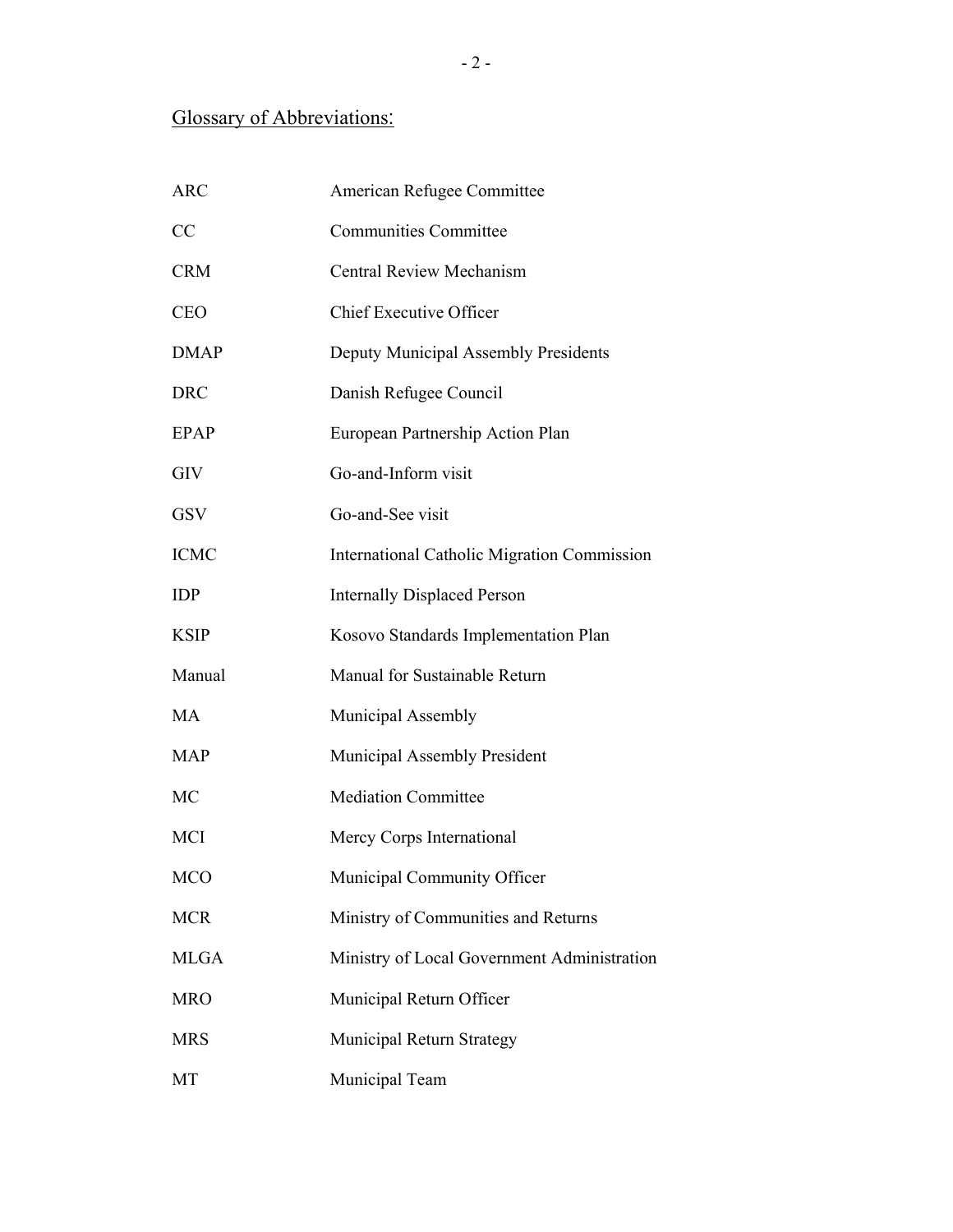| <b>MWGR</b>      | Municipal Working Group on Return                          |
|------------------|------------------------------------------------------------|
| <b>NCA</b>       | Norwegian Church Aid                                       |
| NGO              | Non-governmental organization                              |
| <b>OSCE</b>      | Organization for Security and Cooperation in Europe        |
| <b>OPM</b>       | Office of the Prime Minister                               |
| <b>PMU</b>       | Pilot Municipal Unit                                       |
| <b>PISG</b>      | Provisional Institutions of Self-Government                |
| Recommendations  | Recommendations to Updating Return Policies and Procedures |
| <b>UNDP</b>      | United Nations Development Program                         |
| <b>UNHCR</b>     | United Nations High Commissioner for Refugees              |
| <b>UNMIK</b>     | United Nations Interim Administration Mission in Kosovo    |
| <b>UNMIK DCA</b> | UNMIK Department of Civil Administration                   |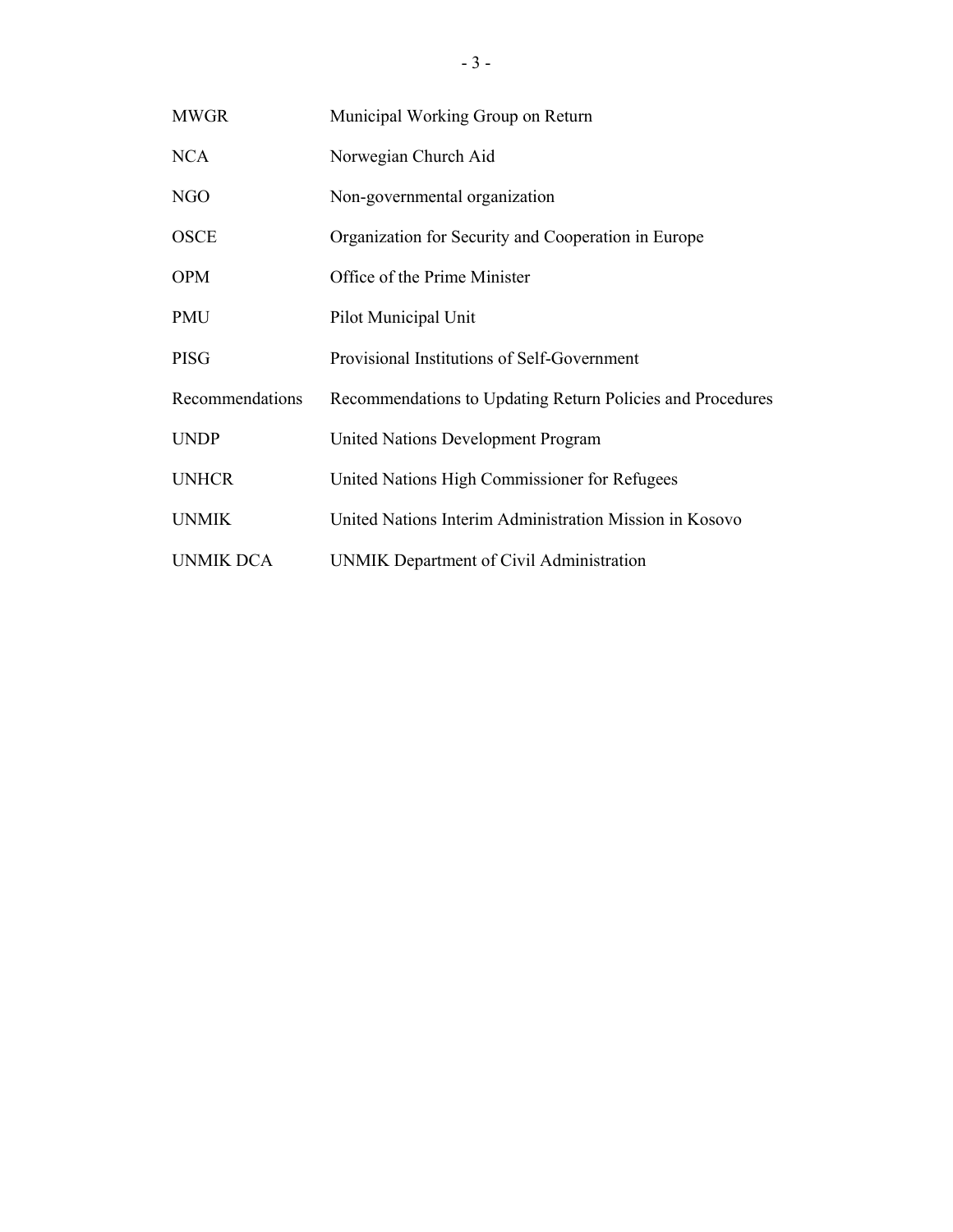#### **1. Background**

 $\overline{a}$ 

Throughout the year 2002 the need for setting up procedures to co-ordinate and guide the multitude of actors who were working on the implementation of return projects in Kosovo became more and more evident. In response to this need, in May 2002 the United Nations Interim Administration Mission in Kosovo (UNMIK) issued its return policy document "The Right to Sustainable Return".

In order to translate the policy principles outlined in this document into practical procedures for planning and managing the return process, to formalize co-ordination between all stakeholders, and to supplement the Annual Return Strategy, in January 2003, UNMIK and the Provisional Institutions of Self-Government (PISG) jointly developed the first Manual for Sustainable Return (Manual), which was based on best practices in the field of sustainable minority return.

The Manual outlined international standards regarding the rights of Internally Displaced Persons (IDPs), the corresponding policy framework in Kosovo, the institutional roles and responsibilities of the various stakeholders, and the operational procedures and mechanisms for managing the process of organized and individual minority return.

In response to the requirements set out in the Kosovo Standards Implementation Plan  $(KSIP)^1$ , the position of the Municipal Return Officer (MRO) was created and the first MROs were recruited through a joint UNMIK-PISG decision during the second half of 2004. The KSIP also provided for the development of Municipal Returns Strategies (MRSs) to ensure that municipalities assume responsibility for the return of IDPs in accordance with international and European standards. In July 2004 UNMIK and the PISG issued a joint Municipal Returns Strategy Policy Paper, which included a proposed template and procedural recommendations regarding the drafting of the MRS $<sup>2</sup>$ </sup>

In March 2005 the Ministry of Communities and Returns (MCR) was established with the mandate, among others, to "monitor and support municipal efforts to address community issues and returns, including the work of Mediation Committees (MCs), Communities Committees (CCs), Municipal Community Offices, and the development and implementation of Municipal Returns Strategies*."*<sup>3</sup>

In May 2006, as a result of a comprehensive consultation process which involved all relevant local and international stakeholders including IDP associations, the PISG Office of the Prime Minister (OPM) adopted the Recommendations to Updating Return Policies and Procedures (Recommendations). Based on these

<sup>&</sup>lt;sup>1</sup> Kosovo Standards Implementation Plan, 31 March 2004; Standard IV Sustainable Return and the Rights of Communities and their Members, 1. Sustainable Return, Standard 1. "Municipalities and ministries are able to assume responsibility for return for all communities in a manner consistent with European standards."; Action 1.4 "Each municipality develops a municipal returns and communities strategy for 2004 and subsequent years, and the strategies are implemented effectively.", and Action 1.5 "Each municipality with ongoing or projected returns has established and filled a Municipal Returns Officer post with appropriate Terms of Reference in place".

<sup>&</sup>lt;sup>2</sup> UNMIK-PISG Municipal Returns Strategy Policy Paper, July 2004, attached as Annex 1.

<sup>&</sup>lt;sup>3</sup> UNMIK Regulation No. 2005/15, Amending UNMIK Regulation No. 2001/19 on the Executive Branch of the Provisional Institutions of Self-Government in Kosovo, Annex XII, para. (viii).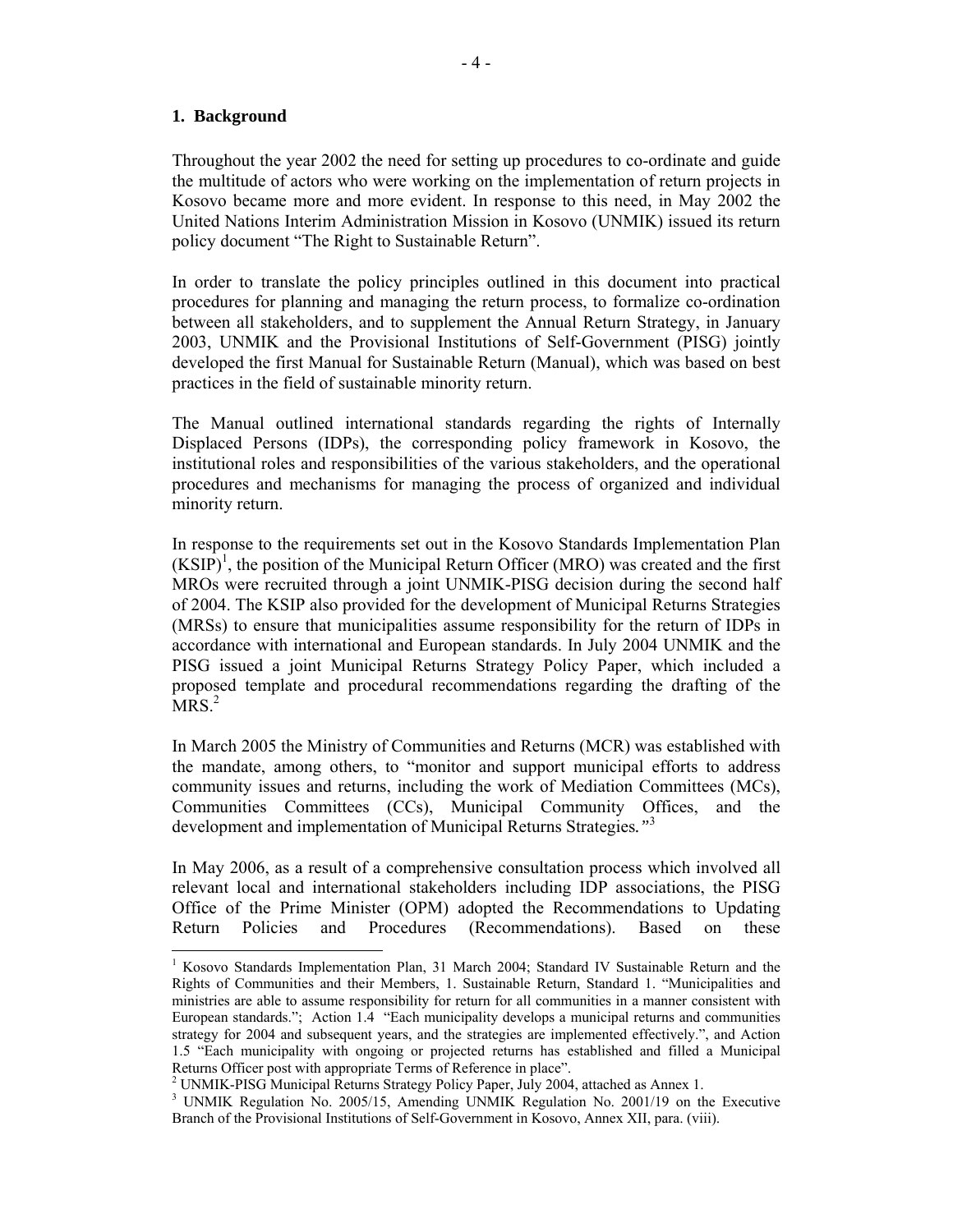Recommendations, the Manual was amended, and the new Revised Manual for Sustainable Return, endorsed by the OPM, was presented in July 2006. Herein the MRS is described as "a proactive tool to analyse the return environment/situation, identify the challenges, determine areas of focus, propose actions, and allocate or seek requisite resources to effectively facilitate and implement returns."4

### **2. Methodology**

This report is based on an evaluation conducted by the OSCE Municipal Teams (MTs) in April and May 2007 (hereinafter referred to as "the survey"). Information was gathered partially through interviewing the relevant municipal actors and partially through the MTs' monitoring and direct involvement. In several municipalities MTs were directly engaged in a working process with the municipal representatives advising them on concrete activities and procedures regarding the work of the MWGRs, the development of the MRS and other issues. This survey has enabled the OSCE to analyse the processes through which the MRSs were planned and implemented in 30 Kosovo municipalities.<sup>5</sup> The Pilot Municipal Units (PMUs) are not included in this report as they have not established the respective structures for managing the return process to date. No return management mechanism exists in the municipality of Gllogoc/Glogovac.

## **3. The process of drafting the Municipal Return Strategy**

The UNMIK-PISG MRS Policy Paper recommends that the MRS be reviewed in October of each year and the MRS for the subsequent year be endorsed by the Municipal Working Group on Return (MWGR) by 31 December. The survey results show that at the time of the publishing of this report MRSs for 2007 were adopted in 22 municipalities in Kosovo. Seven municipalities, namely Mitrovicë/Mitrovica, Leposavić/Leposaviq, Zubin Potok, Zvečan/Zveçan, Gjilan/Gnjilane, Kaçanik/Kačanik and Malishevë/Mališevo, failed to adopt the MRS within this time for various reasons.

In Mitrovicë/Mitrovica as well as in the three northern municipalities of Leposavić/Leposaviq, Zubin Potok and Zvečan/Zveçan no MRS is in place due to the specific political situation, whereby the northern, Kosovo Serb dominated municipalities are refusing any co-operation with PISG and compliance with policy guidelines issued by them.

 <sup>4</sup> Revised Manual for Sustainable Return, July 2006, page 37, section "Municipal Return Strategy".

<sup>5</sup> Deçan/Dečani, Gjakovë/Đakovica, Gllogoc/Glogovac, Gjilan/Gnjilane, Dragash/Dragaš, Istog/Istok, Kaçanik/Kačanik, Klinë/Klina, Fushë Kosovë/Kosovo Polje, Kamenicë/Kamenica, Mitrovicë/Mitrovica, Lipjan/Lipljan, Novobërdë/Novo Brdo, Obiliq/Obilić, Rahovec/Orahovac, Pejë/Peć, Podujevë/Podujevo, Prishtinë/Priština, Prizren, Skenderaj/Srbica, Shtime/Štimlje, Suharekë/Suva Reka, Ferizaj/Uroševac, Viti/Vitina, Vushtrri/Vučitrn, Malishevë/Mališevo, Leposavić/Leposaviq, Štrpce/Shtërpcë, Zubin Potok and Zvečan/Zveçan.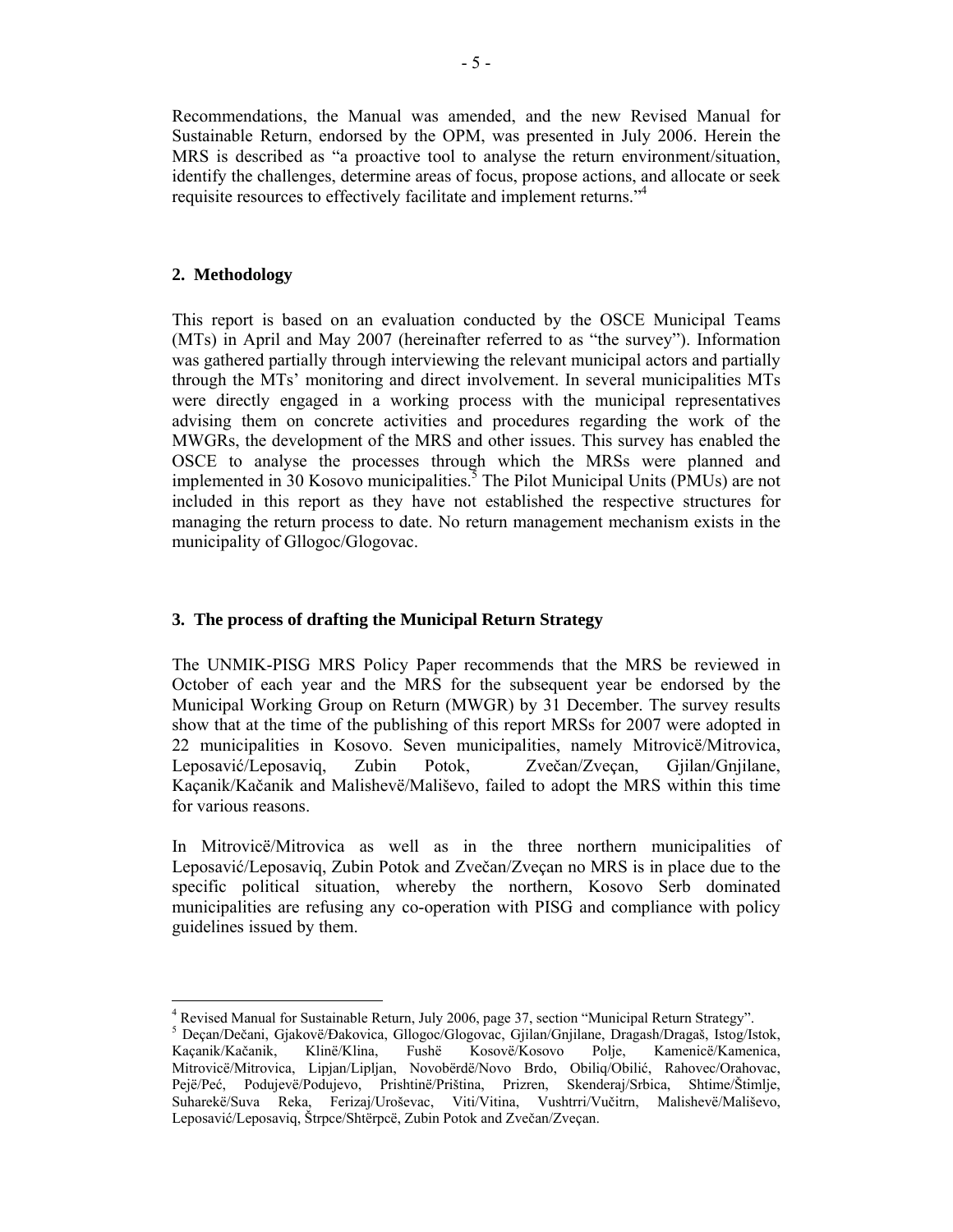However, there is still a number of Kosovo Albanian IDPs from the municipality of Leposavić/Leposaviq that have not returned to their homes, whereas the municipality of Zvečan/Zveçan is hosting about 4,000 Kosovo Serb IDPs.<sup>6</sup> Channels of communication and ways of co-operation must be opened between municipal authorities to assist those who wish to exercise the right to return to their place of origin.

The Municipal Assembly (MA) in Mitrovicë/Mitrovica did not approve the MRS as a result of internal disagreements between different political factions and the impossible task of implementing the strategy in the Kosovo Serb-dominated northern part of the city which is outside the control of the Municipality.

In Gjilan/Gnjilane, Kaçanik/Kačanik and Malishevë/Mališevo the failure to approve an MRS suggests the lack of political will among the municipal authorities to create conditions for the return of IDPs from minority communities. Both in the Gjilan/Gnjilane and Kaçanik/Kačanik municipality an MRS had been approved in 2004 which is supposed to cover a three-year period from 2005 to 2007. In both cases no implementation plan or update of the strategy has been developed since, which is another indicative of the lack of commitment to the return process. The model of a three-years strategy was also used in other municipalities. However, in those cases the strategy was updated and reviewed each year.

The information gathered by the OSCE MTs revealed that the importance of an inclusive consultative planning process, which unites the ideas and contributions of all stakeholders, was understood and duly considered by various municipal authorities.

The municipalities of Podujevë/Podujevo, Istog/Istok, Pejë/Peć and Suharekë/Suva Reka serve as positive examples for an MRS developed through an open consultative process and an active involvement and contributions of a variety of actors, including the IDPs and their representatives. The latter were also actively engaged in drafting the MRS in the Obiliq/Obilić municipality; and the MRO of Deçan/Dečani explicitly encouraged IDP participation in the drafting process. In Rahovec/Orahovac, however, IDPs and their representatives were involved only upon advice or request from international actors such as the United Nations High Commissioner for Refugees (UNHCR), the OSCE, and the UNMIK Department of Civil Administration (UNMIK DCA).

A similarly interactive drafting process took place in Dragash/Dragaš and Prizren, although in these municipalities the important factor of IDP participation and contribution was lacking. IDP representatives from Prizren drafted their recommendations during an IDP workshop organized by the Danish Refugee Council (DRC) that was also attended by central and local level PISG. Those recommendations and comments were presented to the Acting MRO, who refused to include them in the draft MRS. In the two mentioned municipalities, like in a number of others, there is room for improvement in the communication between municipal authorities and the IDP communities. The key role and responsibility of the MROs, with the support of other municipal actors, is to actively establish contacts with these communities and reach out to them.

 $\overline{a}$ 

<sup>&</sup>lt;sup>6</sup> Information provided by the OSCE Regional Centre Mitrovicë/Mitrovica.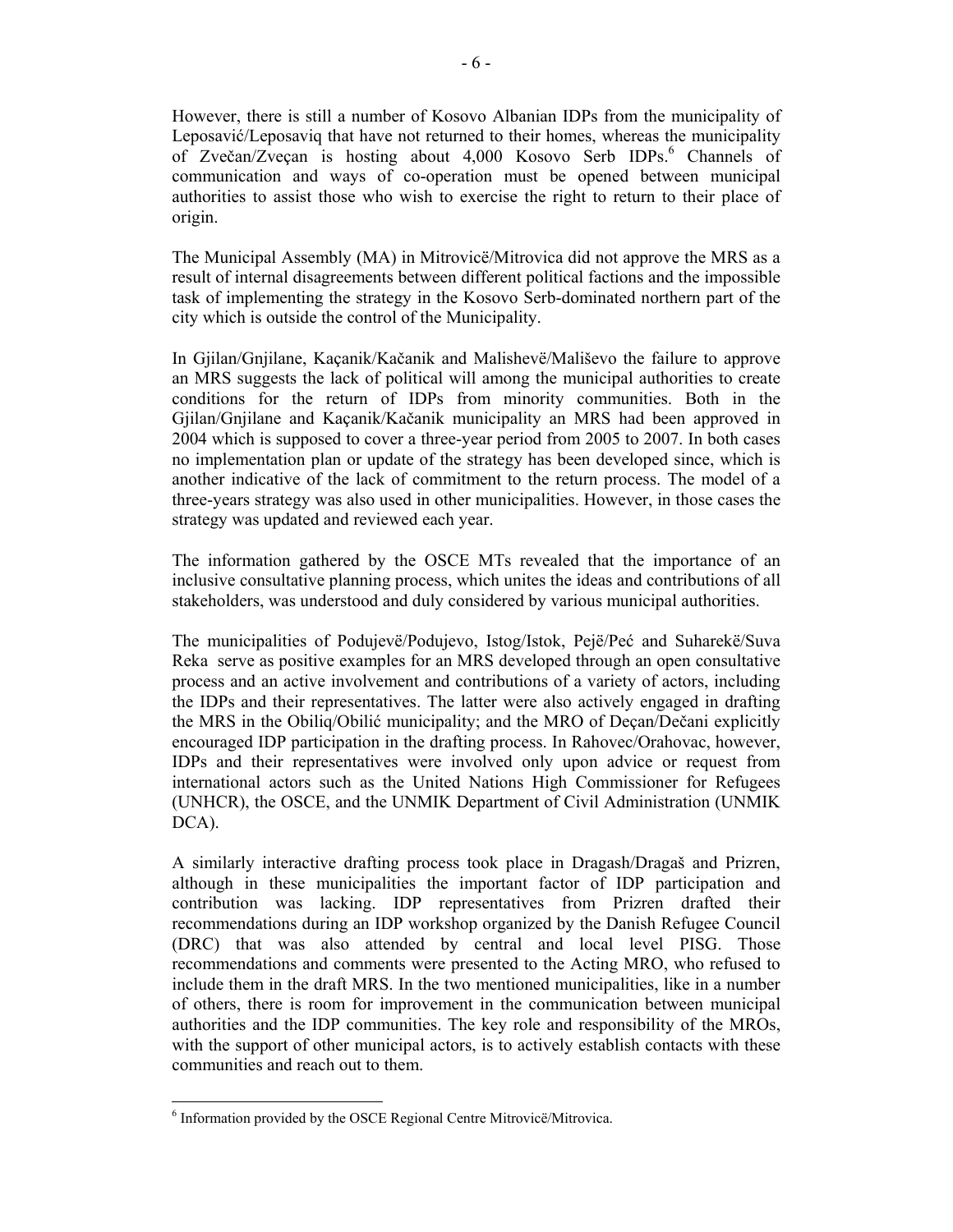In some municipalities, e.g. in Prishtinë/Priština and Pejë/Peć, the participation of IDPs was obstructed by the failure of the municipal institutions to ensure timely translation into the Serbian language and to deliver the draft document to the IDPs to allow for sufficient time to review it and provide comments.

 The results of the survey are showing a generally modest level of involvement by municipal actors in the drafting process. As recommended in the joint UNMIK-PISG Strategy Development Guidelines distributed in June 2004, the Municipal Assembly President (MAP) and the Chief Executive Officer (CEO) should take the lead in the strategy development process.

Notably, the Municipal Community Officers (MCOs) were the most involved municipal representatives, together with the MROs, who contributed to the MRS development in half of the municipalities (11 out of 22). The MAPs and CEOs contributed only in seven municipalities. CCs, local non-governmental organizations (NGOs) and civil society actors were consulted in four municipalities, while Deputy Municipal Assembly Presidents (DMAPs) and Directors of Municipal Departments and Municipal Standards Co-ordinators contributed in three municipalities. Municipal Officers for Gender Equality and MCs were the least consulted municipal bodies (only once each).

With regard to gender, it is worth mentioning that gender aspects such as equal representation of IDPs' interests by women and men pursuant to the Kosovo Standards Implementation Plan<sup>7</sup> and the European Partnership Action Plan (EPAP)<sup>8</sup>, were considered in just four out of the 22 MRSs.

In an exceptional case (Mitrovicë/Mitrovica), the Kosovo Police Service (KPS), the Kosovo Protection Corps (KPC), and village and neighbourhood leaders were consulted, which illustrates a good understanding of the purpose and aim of the strategic planning concept and the proactive approach of the municipal authorities.

It is reported that in two municipalities, Prishtinë/Priština and Mitrovicë/Mitrovica, the MCR was involved in drafting the MRS. With the municipalities increasingly requesting advice and guidance on issues of return policy development, implementation, and review, a strong need is evident to further strengthen the links between the municipal and central level PISG and particularly to strengthen the Ministry's capacities to play a more active role in this process, if requested by the municipalities. The MCR could add great value to the process by identifying and multiplying successful practices and weaknesses and promoting the exchange of experiences and information between municipal officials.

<sup>7</sup> Kosovo Standards Implementation Plan, 31 March 2004; Standard IV Sustainable Return and the Rights of Communities and their Members, 1. Sustainable Return, Standard 1. "Municipalities and ministries are able to assume responsibility for return for all communities in a manner consistent with European standards."; Action 1.7 "Ensure community, returnee and IDP women representatives are involved in decision making and planning for communities and returns issues at all levels".

<sup>&</sup>lt;sup>8</sup> Kosovo Action Plan for the Implementation of European Partnership 2006, August 2006, Priority No. 28, Action No. 9 "Inclusion of communities, returnees, women representatives in decision-making and planning of return issues".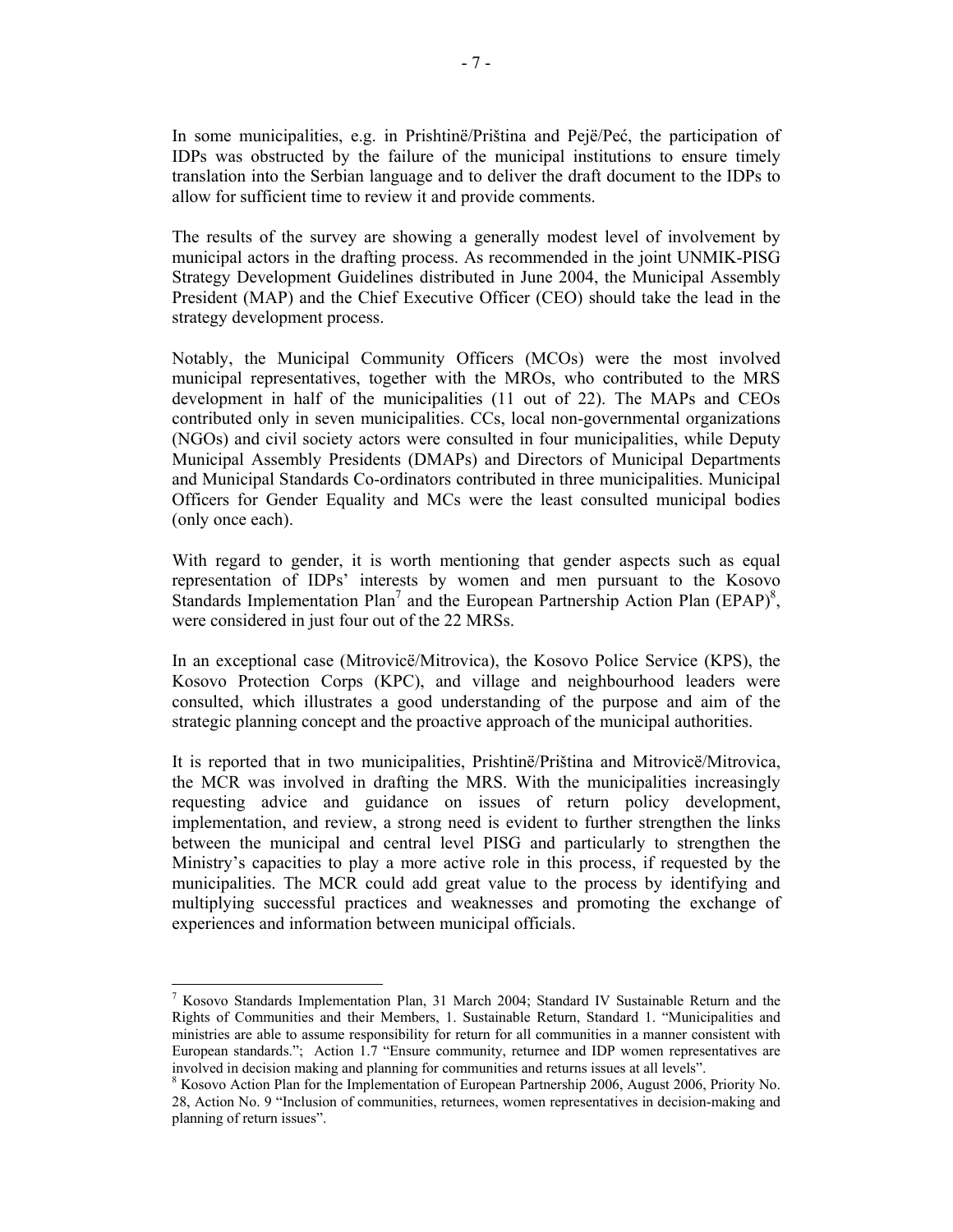It has to be highlighted that IDP organizations and representatives, one of the most crucial factors in the return process and main target group of the MRS, have been involved in the drafting process in merely nine (out of 22) municipalities with an MRS adopted. Not only is this contradictory to the spirit and principles set out in the Revised Manual for Sustainable Return, it also indicates a lack of awareness and understanding of the roles and responsibilities of MROs and MAPs to establish contacts with IDP communities originating from their municipality, to provide them with relevant information and to ensure that their concerns are heard and duly considered in the MWGR. Hence, the strengthening of IDP participation in return policy planning and implementation should become another area of intervention for the MCR.

The example of the municipality of Fushë Kosovë/Kosovo Polje, however, illustrates how, even without direct participation of IDPs in the drafting process, alternative ways can be found by municipal institutions to reach out to these communities and to involve them. In this case, municipal authorities used a Go-and-Inform visit (GIV) to Serbia proper to present the draft MRS to the IDP community there. As a result, the IDPs were able to submit comments to the MWGR.

Considerable support and guidance, both on procedural and content issues, were given by international actors at all stages of the strategy development process, be it through the organisation of regional thematic workshops, through their membership in the Municipal Strategy Development Committees or Task Forces, or by commenting on the draft documents presented. International NGOs are an important factor in the return process, due to their capacity to facilitate contacts between the IDPs and the PISG and to distribute information to IDP communities, but also through their expertise in project planning and management and through financial contribution or funding of entire return projects. They have provided important inputs to the MRSs in ten municipalities.

The UNMIK-PISG MRS Policy Paper recommends that the establishment of MRS Committees/Task Forces, chaired by the MAP, with the CEO and the MRO as members, be considered. In nine out of 22 municipalities the recommendation was followed and a Municipal Committee or Task Force was established. Different compositions were chosen, with the UNHCR, the UNMIK DCA and the OSCE as members in six out of the nine Committees/Task Forces.

In the municipality of Suharekë/Suva Reka, a Municipal MRS Drafting Committee was established that did not involve any of the recommended actors, but consisted of one Municipal Director, one economist employed with the municipality and one lawyer. Nevertheless, the municipality succeeded in conducting an inclusive consultative process and in building consensus of all relevant actors from both inside and outside the municipal institutions, including IDP representatives, for its 2007 MRS.

A Municipal Committee or Task Force can be an effective tool in the strategic planning process, when bringing together those actors with the most thorough knowledge of the conditions relevant to return to the municipality and with the greatest experience in policy and procedural issues to guide the process and to produce a high quality draft document that can be further elaborated and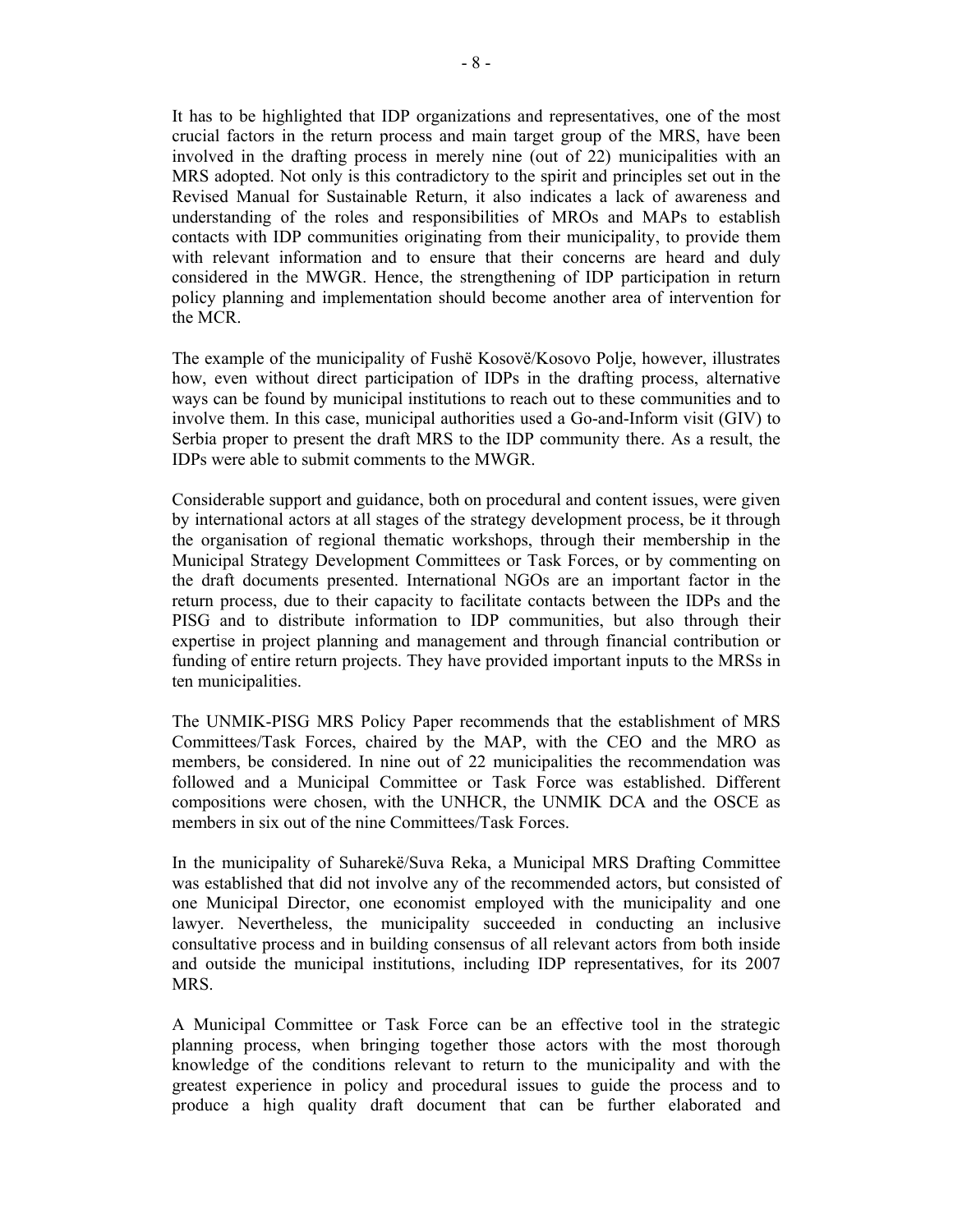supplemented by other stakeholders. Nonetheless this is not the only option available to develop a viable strategy, as the results of the exercise are showing. The UNMIK-PISG Policy Paper recommends this option, while leaving the identification of other ways and means at the discretion of the municipal authorities, based on the specific situation in each municipality. This once again confirms the need for the central level PISG to establish and maintain regular contacts with the municipalities and establish mechanisms that ensure co-ordination, information, and best practices-sharing between municipalities.

In 12 municipalities<sup>9</sup> a public consultation process took place, whereby the draft strategy document was presented to the public. In 11 cases there were comments received following this presentation, proving the high level of interest in return and in strategy development processes.

In 21 municipalities the MROs were aware of the PISG-UNMIK MRS guidelines and of the template proposed for the MRS and made use of it. In eight municipalities,  $10$  the MROs were not familiar with the guidelines and the template, whereas in three out of these eight municipalities the MRO was provided with the guidelines by the OSCE MT or the UN DCA representative during the drafting process.

A single case was reported, namely from the municipality of Prizren, where the Acting MRO confirmed to be aware of the guidelines and the template, however chose not to use them, but to introduce a different structure for the MRS instead. Different templates than the one proposed in the UNMIK-PISG guidelines were used in four municipalities.

The analysis of the MRS in these municipalities shows that in principle the main components like the description of the situation in the municipality regarding returns, focuses, objectives, and challenges were covered in one way or another. All of those strategies, however, were missing an overview of resources required for implementation of the suggested activities and specific budgetary projections. Moreover, in some of the MRSs, which had followed the recommended template, the information provided under the resources component was very general, sometimes limited to complaining about or stressing the lack of financial means available in the municipality. A detailed outline of financial and other resources required to meet the proposed objectives is one basic element of a viable strategy and a precondition for its successful implementation. This suggests that special attention should be dedicated to providing stronger guidance on issues of resource planning to municipal actors in charge of leading the MRS drafting process.

 $\overline{a}$ 

<sup>9</sup> Deçan/Dečani, Istog/Istok, Fushë Kosovë/Kosovo Polje, Kamenicë/Kamenica, Novobërdë/Novo Brdo, Obiliq/Obilić, Podujevë/Podujevo, Prishtinë/Priština, Skenderaj/Srbica, Shtime/Štimlje, Ferizaj/Uroševac, and Vushtrri/Vučitrn.<br><sup>10</sup> Gjilan/Gnjilane, Kaçanik/Kačanik, Novobërdë/Novo Brdo, Rahovec/Orahovac, Viti/Vitina,

Vushtrri/Vučitrn, Zubin Potok, and Zvečan/Zveçan.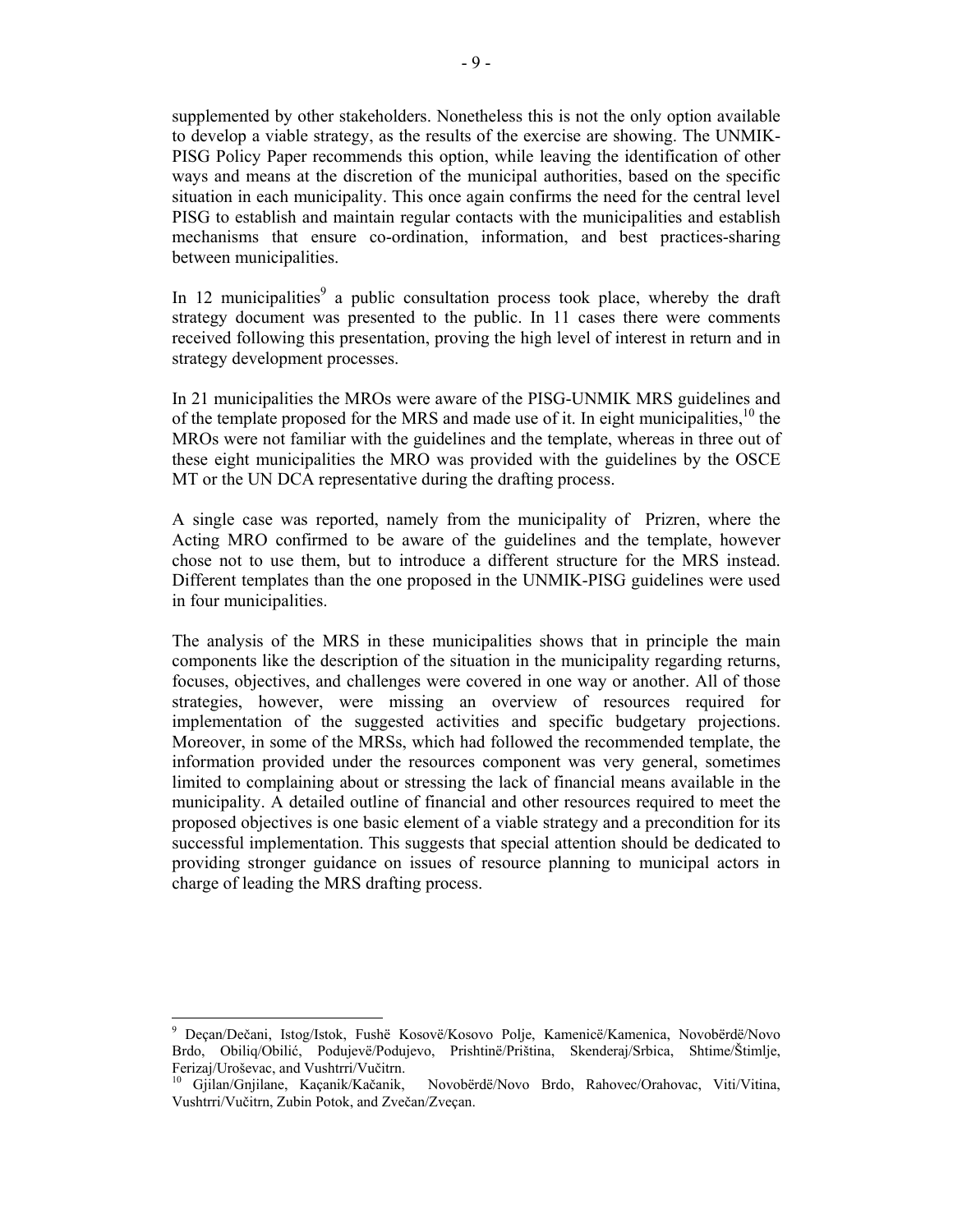#### **4. The process of implementation of the 2006 Municipal Return Strategy**

The evaluation of the implementation of the 2006 MRSs shows that none of the municipalities managed to fully achieve the projected goals set out in the MRS. This evaluation was carried out by looking at the five components of the strategy (current situation, areas of focus, challenges, proposed actions, resource requirements) as proposed in the UNMIK-PISG Strategy Paper, and by applying the three-level-rating scale "Fully implemented/Partially implemented/Not at all implemented." The highest level of implementation was assessed in the municipality of Istog/Istok**,** where three out of five components were fully and two components partially implemented. In 16 municipalities the MRS was assessed as partially implemented whereby at least three of the five components were assessed as partially implemented.

In three municipalities the assessment indicates that the MRS for 2006 was not implemented (Obiliq/Obilić, Pejë/Peć and Shtime/Štimlje). In the municipality of Obiliq/Obilić no MRS had been officially endorsed in 2006. In the case of the Pejë/Peć municipality a realistic assessment of the level of implementation was impossible due to the poor quality of the strategy and due to the fact that parts of the strategy were cut and pasted from a number of different documents from various directorates, many of which were only peripherally related to return. The Shtime/Štimlje MRS was assessed as not implemented because the only return project that was considered to be the core activity of the MRS and that had already been approved by the Central Review Mechanism (CRM) could not be implemented due to the lack of funding.

To a certain degree these results are reflecting the gaps of the planning phase; they are illustrating the need to improve the quality of strategic planning in the municipalities and the need for focused guidance by the central PISG. A solid planning process, including a thorough analysis of threats and challenges, based on a realistic assessment of the factors impacting on returns in the municipality, and on a wellbalanced proportion between available resources and projected results, will allow a more successful implementation of the MRS. An accurate evaluation of all components will help to reduce the discrepancies between projected goals, objectives and actual achievements. Furthermore, it may be worthwhile to reconsider the oneyear strategic planning cycle, having in mind the specific dynamics of the return process and related aspects.

Looking at the main obstacles and constraints faced by the municipalities during the implementation process, the most frequently quoted factors include the:

- lack of funding for return projects;
- political situation in the municipality not being conducive to return or perceived insufficient security for returnees;
- lack of political will or commitment of municipal officials to the return process;
- lack of access to municipal services;
- lack of access to education;
- lack of employment/economic opportunities;
- lack of access to property/unsolved property claims;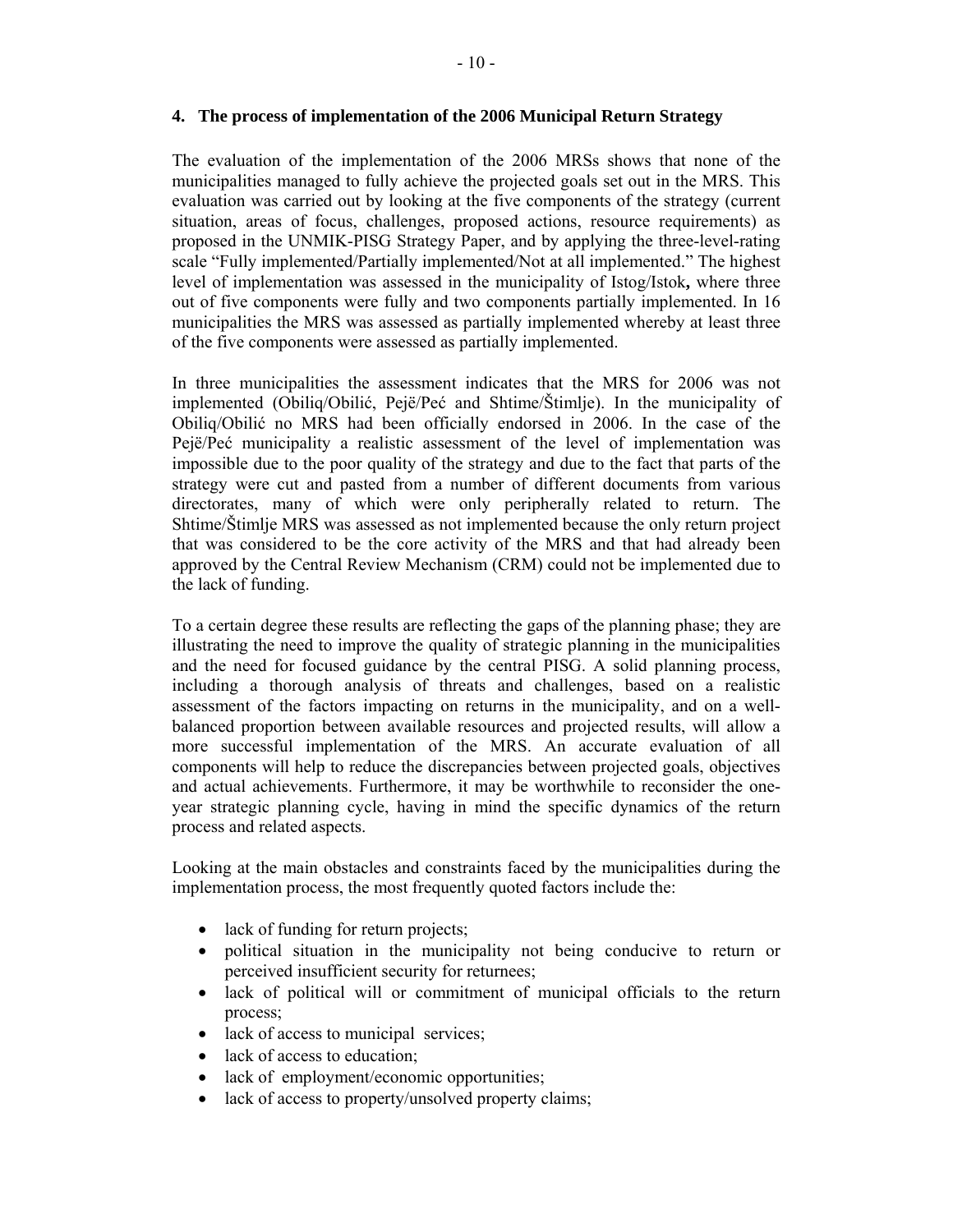- lack of co-ordination among the actors involved in the return process;
- lack of Serbian language translation capacities in the municipality; and
- lack of funding for the MRO.

 $\overline{a}$ 

It is important to note that, although only in a few cases, the lack of participation and constructive approach by the IDPs and their representatives or returnees was also quoted as an obstacle. Therefore, the importance that the IDP communities themselves show interest and take active part in all available return management mechanisms at all levels and contribute to return planning and implementation in a constructive manner, cannot be over-emphasized.

Responses to a question on stakeholders, who have been particularly supportive to the implementation of the MRS, highlighted that within the municipal institutions, MAPs and their Deputies, CEOs, MROs, and MCOs had been the most active supporters. In the municipality of Prizren, the CC and the Board of Directors displayed particular commitment. Municipal actors were reported as particularly supportive in 12 municipalities.<sup>11</sup> These results indicate that fundamental roles and responsibilities for the implementation of returns are well understood and exercised by the key municipal actors. However, in more than half of the municipalities this was not the case, and the efforts of all the PISG actors need to be intensified to improve this situation.

The facilitating role of other actors in the municipality should not be underestimated, as the example of Runik/Rudnik in the municipality of Skenderaj/Srbica shows. In this case, the village leader played an outstanding role in sustaining relations between IDPs and the receiving community. In two municipalities, Istog/Istok and Kamenicë/Kamenica, the financial support by the Ministry of Communities and Returns was highlighted.

International NGOs active in the respective regions such as the Danish Refugee Council (DRC), the Norwegian Church Aid (NCA), the American Refugee Committee (ARC), Mercy Corps International (MCI), CARE and the International Catholic Migration Commission (ICMC) continue to make important contributions to the implementation of return projects through funding, technical advice, facilitation of Go-and-See visits  $(GSVs)^{12}$ , etc. This is also true for various international governmental organizations and agencies. The United Nations Development Program (UNDP) was particularly active in the Gjilan/Gnjilane region (municipalities of Shtime/Štimlje, Gjilan/Gnjilane, Kamenicë/Kamenica and Štrpce/Shtërpcë). The UNHCR, the UNMIK DCA and the OSCE continue to play a strong advisory role in the process of MRS implementation.

<sup>&</sup>lt;sup>11</sup> Mitrovicë/Mitrovica, Zvečan/Zveçan, Fushë Kosovë/Kosovo Polje, Lipjan/Lipljan, Kamenicë/ Kamenica, Novobërdë/Novo Brdo, Ferizaj/Uroševac, Viti/Vitina, Prizren, Rahovec/Orahovac, Istog/Istok and Klinë/Klina.

<sup>&</sup>lt;sup>12</sup> 'Go-and-See visits are trips for refugees or IDPs to their places of origin to visit their properties, to meet with former neighbours and to be informed by representatives of local authorities about the current situation in the communities. The GSVs are organized by UNHCR and/or one of its partner agencies in co-operation and co-ordination with the municipalities of origin, local authorities and communities. The aim is to enable refugees and IDPs to take an informed decision as to their return to the place of origin.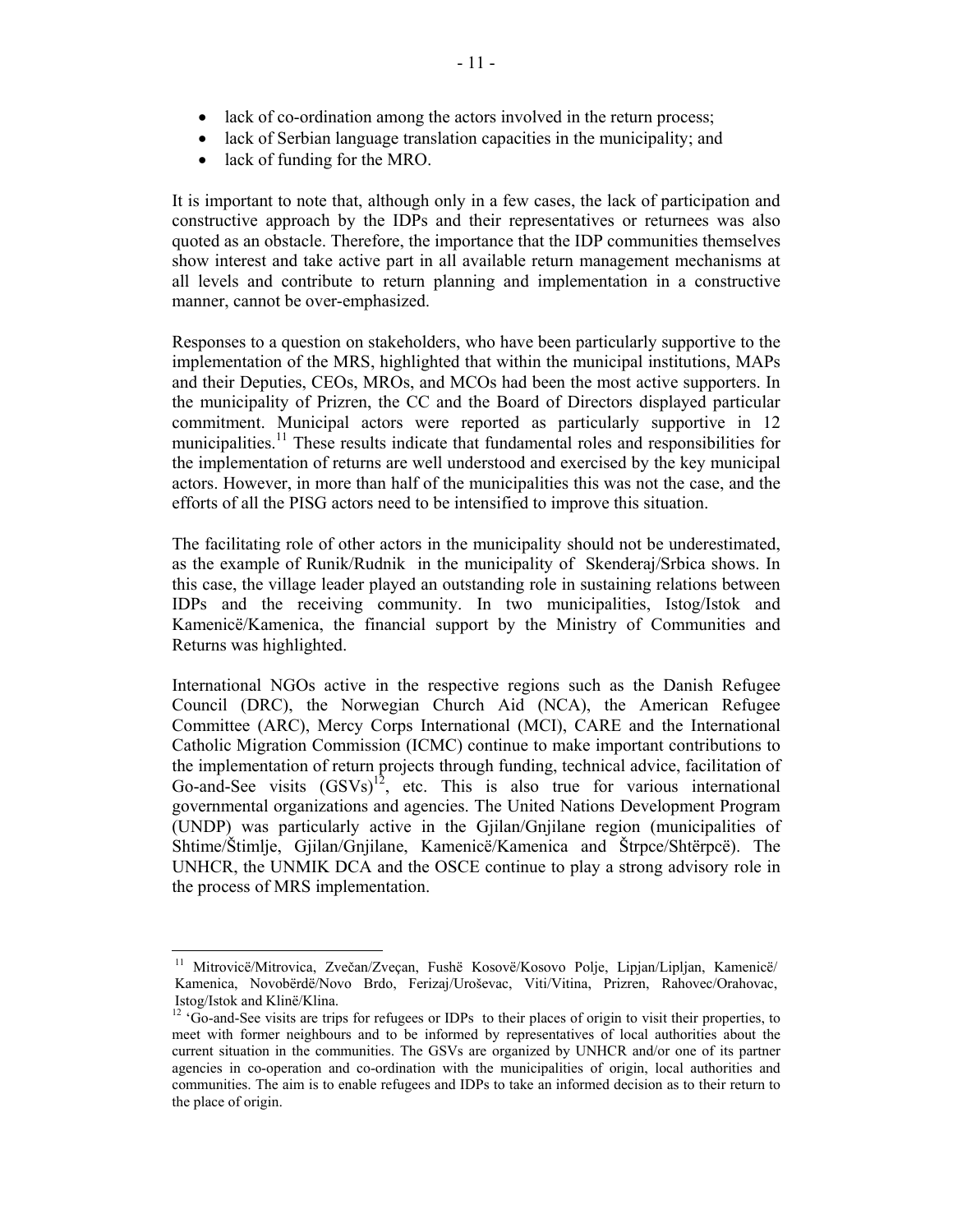The survey results indicate that in some municipalities IDP representatives, IDP organizations, or returnees have been furthering the MRS implementation process through their involvement (e.g. the municipality of Suharekë/Suva Reka), whereas in others they were obstructing the process through their non-co-operation and destructive attitude. For instance, the Kosovo Albanian returnees in Štrpce/Shtërpcë withdrew from previously agreed joint initiatives, claiming that the Kosovo Serb community would unduly benefit from them. The Kosovo Serb IDP representative in Skenderaj/Srbica appeared rather orientated in prioritizing personal interests over the general interest of the entire IDP community.

#### **5. The review of the 2006 Municipal Return Strategy**

According to the UNMIK-PISG Policy Paper, the annual review of the MRS should take place every year in October. If conducted thoroughly and in a timely manner, the review results may serve as a good basis to design the MRS for the following year, and may provide information on successes and failures, obstacles faced, etc.

Unfortunately the 2006 MRS review was conducted only in six municipalities.<sup>13</sup> In all of these cases the conclusions and recommendations that resulted from the review were incorporated in the 2007 MRS, making it a more realistic and sustainable document.

In two municipalities different reviewing systems were used. In Fushë Kosovë/Kosovo Polje no annual review was conducted, but the MRO and community representatives reported to the MWGR on a regular basis. Based on these reports, the conclusions were drawn for adjustments and changes, and were consequently included in the 2007 MRS.

In Shtime/Štimlje the municipality organized a workshop on MRS development, where the MRSs of previous years were analysed. The recommendations from the workshop were included in an improved 2007 MRS. However, it took an additional intervention by the UNHCR for the municipality to set up realistic and achievable MRS objectives.

Notably, in 13 municipalities<sup>14</sup> the MRS became part of the Municipal Development Strategy in accordance with the guidelines set out in the Revised Manual for Sustainable Return, which states that the process of drafting the MRS should "be effectively linked with the Municipal Development Strategy as many integrated needs require long term and structural intervention."<sup>15</sup>

 $13\,$ 13 Gjakovë/Đakovica, Dragash/Dragaš, Istog/Istok, Rahovec/Orahovac, Podujevë/Podujevo and Suharekë/Suva Reka.

<sup>14</sup> Deçan/Dečani, Gjakovë/Đakovica, Dragash/Dragaš, Istog/Istok, Kamenicë/Kamenica, Mitrovicë/Mitrovica, Lipjan/Lipljan, Novobërdë/Novo Brdo, Obiliq/Obilić, Podujevë/Podujevo, Suharekë/Suva Reka, Ferizaj/Uroševac and Vushtrri/Vučitrn.<br><sup>15</sup> Revised Manual for Sustainable Return, July 2006, page 37, section "Municipal Return Strategy".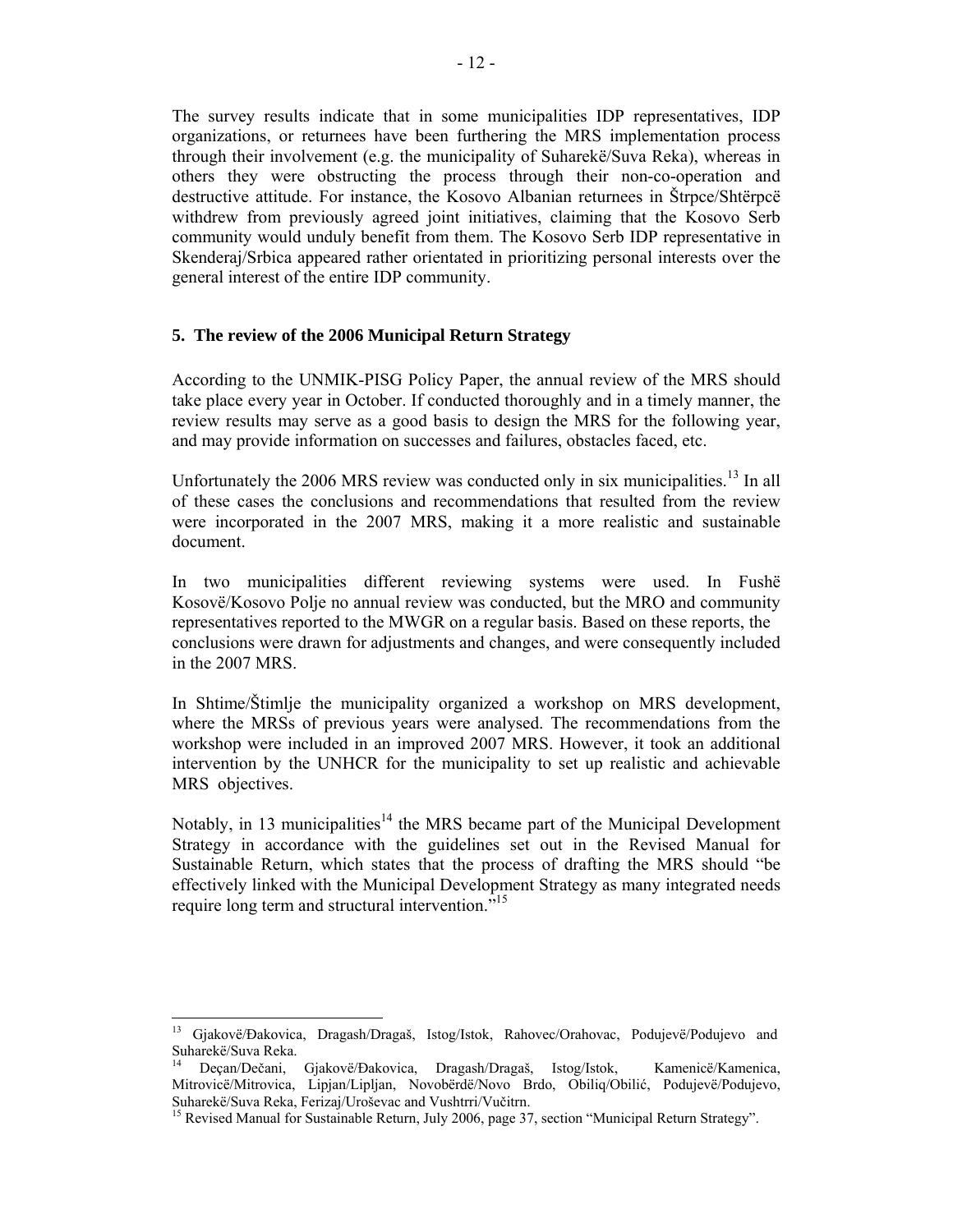#### **6. The joint MRO/MCO reporting system**

In October/November 2006, based on a Letter of Intent signed between the two ministries that had been signed one month earlier, a new joint reporting system for MROs and MCOs was introduced as a result of an intensified co-ordination and cooperation between the Ministry of Local Government Administration (MLGA) and the Ministry of Communities and Returns (MCR).

Under paragraph 7 of the reporting template, the MROs are required to report on implementation of the MRS, while the other paragraphs of the template cover important aspects impacting on the situation of minority communities and directly or indirectly affecting the conditions for return. Therefore, on the one hand, these reports are a valuable tool enabling the MCOs and MROs to highlight positive developments and challenges faced during the MRS implementation. On the other hand, they provide the recipient ministries with regular updated information, and enable them to respond to any issues addressed to them and to provide targeted assistance, as necessary.

The assessment of the reports revealed that in three municipalities (Vushtrri/Vučitrn, Kamenicë/Kamenica and Štrpce/Shtërpcë) the information provided on MRS implementation was of high quality, in 12 municipalities satisfactory, and in four municipalities of poor quality. In the majority of the assessed municipalities, except for one, the reports are submitted regularly and in a timely manner. The assessment, however, is incomplete because the MTs of seven municipalities have had no access to the reports and therefore were not able to assess them.

#### **7. Conclusions**

The UNMIK-PISG Policy Paper was issued in the summer of 2004. Since then, important changes have taken place; a new ministry, the Ministry of Communities and Returns, has been established, and a number of competences have been transferred from UNMIK to the PISG. The Policy Paper is a working document and the recommendations made therein for the MRS structure, development, and review should be used; especially by municipalities that have not succeeded in developing, endorsing and successfully implementing their MRS. In addition to the procedural aspect, it will take greater political will and commitment from the PISG at all levels to facilitate the return of IDPs to their municipalities of origin in a safe and dignified manner. From the survey results, alternative models to the recommended one exist that can be equally successful. There is a need for the MCR to further develop the Policy Paper and to amend it with successful examples of good practices established in the municipalities.

#### **8. Recommendations**

The success in implementing any strategy or policy depends on the level of acceptance and ownership on the part of the actors involved. In terms of the MRS this means that the acceptance and ownership of the IDPs and the receiving communities is necessary in the first place, but also the contribution of other relevant stakeholders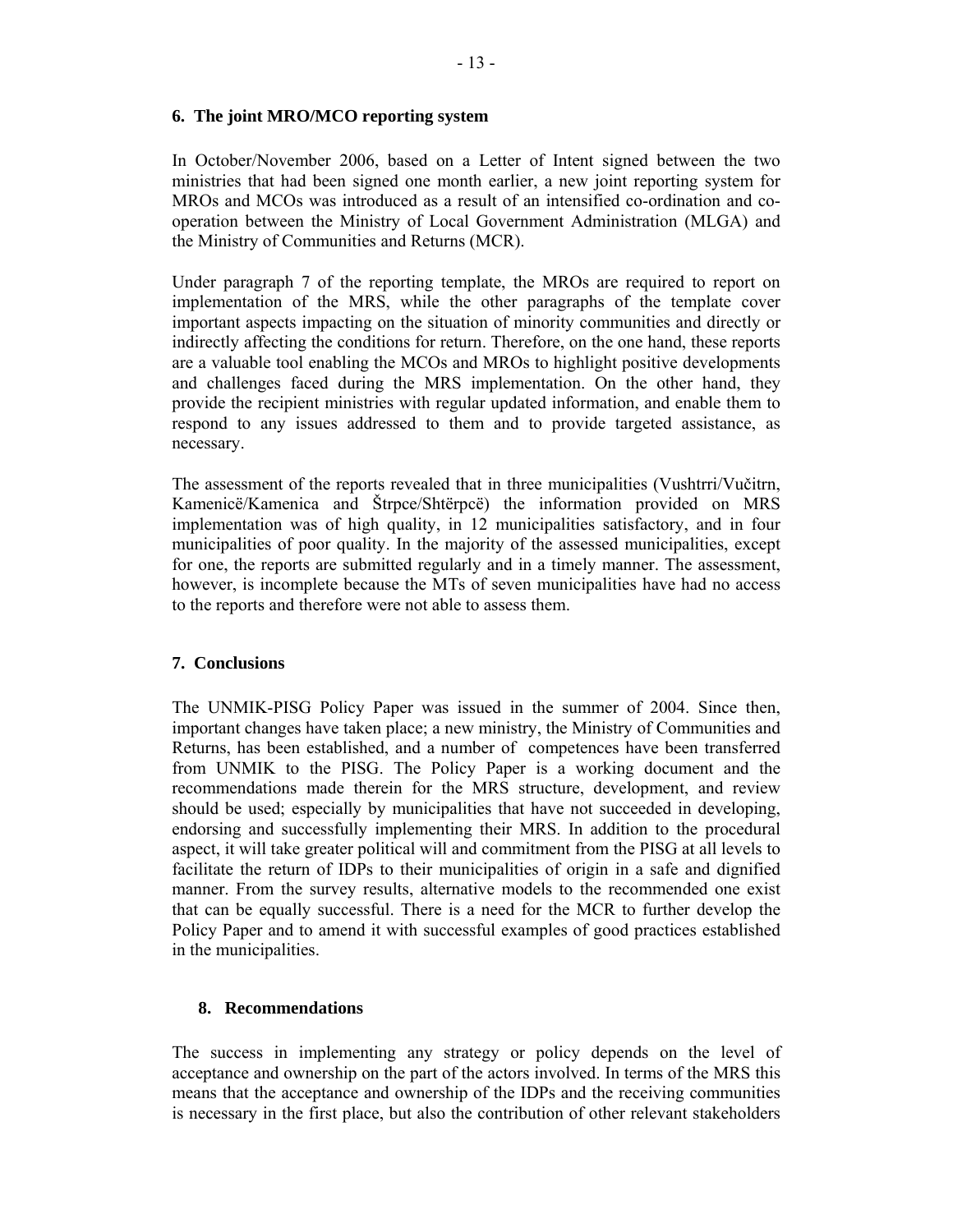such as municipal representatives, civil society actors, and community leaders from the earliest stage of the planning phase on. A high level of transparency and an inclusive, consultative planning process are indispensable preconditions for a true commitment of all parties to the return process in the municipalities. Proceeding on these principles, the following recommendations are made:

### **To the Ministry of Communities and Returns (MCR):**

- In co-operation and co-ordination with the MLGA, develop a central strategy on return, guide and advise municipalities in the process of harmonising the MRSs with this central strategy, as stipulated in the  $EPAR<sub>i</sub><sup>16</sup>$
- Strengthen inter-ministerial co-operation and co-ordination with the MLGA;
- Systematic gathering, analysing and sharing of information with municipalities on successful practices and identification of gaps in the field of return policies planning and implementation;
- Increase efficiency of joint MCO-MRO-Ministries meetings; systematically review and process the information provided by the joint MRO-MCO reports and address the issues raised in such reports in co-operation and co-ordination with the MLGA, as stipulated in the  $EPAR$ <sup>17</sup> and
- Facilitate regular exchange of experiences and information between the respective municipal officials, combined with targeted capacity building; and provide guidance and advice to municipalities on how to strengthen IDP participation in return policy planning and implementation.

## **To the Ministry of Local Government Administration (MLGA):**

- In co-operation and co-ordination with the MLGA, develop a central strategy on return, guide and advice municipalities on harmonisation of the MRSs with this central strategy, as stipulated in the EPAP (see footnote No. 8);
- Strengthen inter-ministerial co-operation and co-ordination with the MCR;
- Increase efficiency of joint MCO-MRO-Ministries meetings; systematic reviewing and processing of the information provided by the joint MRO-MCO reports and addressing the issues raised in the reports (in co-operation and coordination with the MCR);
- Facilitate regular exchange of experiences and information between the respective municipal officials, supplemented by targeted capacity building; and
- Ensure, in co-operation and co-ordination with the MCR, that MROs and other municipal actors are aware of and making use of the UNMIK-PISG procedural guidelines and recommendations on MRS developing and revise these guidelines on an as-needed basis.

<sup>&</sup>lt;sup>16</sup> Kosovo Action Plan for the Implementation of European Partnership 2006, August 2006, Priority No. 28, Action No. 4 "Harmonization of municipal strategies for sustainable returns with the Central Strategy on Returns".

<sup>&</sup>lt;sup>17</sup> Kosovo Action Plan for the Implementation of European Partnership 2006, August 2006, European Partnership Priority No. 28, Action No. 3 "Strengthen co-ordination between MCR, MLGA and Municipal Community Office (MCO's) and Municipal Return Officers (MRO's) by introducing regular six weekly meetings to facilitate and encourage the return of communities".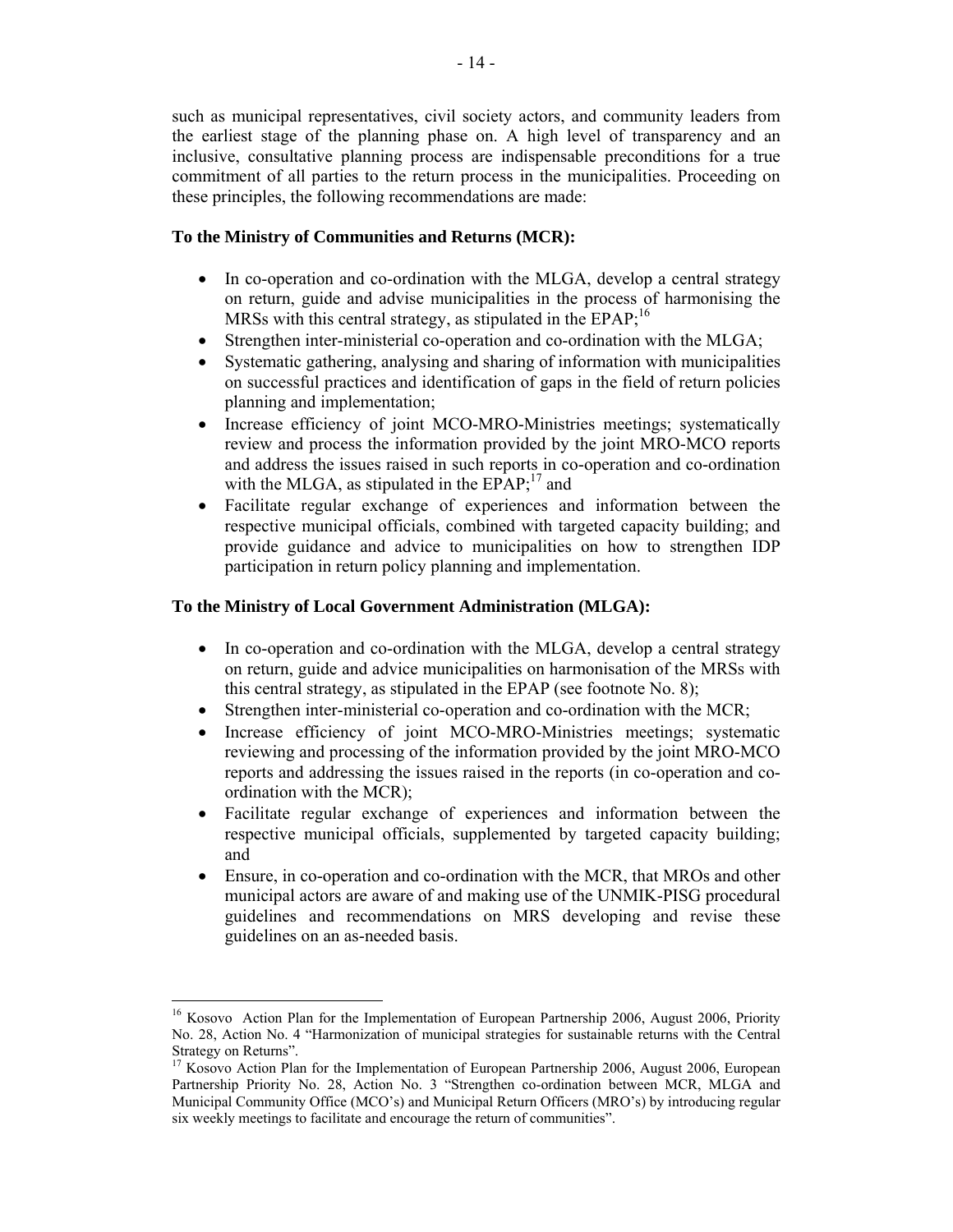### **To the Municipalities:**

- Focus on strengthening of IDP participation in return policy planning and implementation;
- Strengthen the consultative element of the strategy development process by presenting the draft strategy to a wide range of municipal actors (local communities and their leaders, civil society organizations etc.) and encourage their contribution; and
- Reach out more actively to IDP communities and facilitate contacts between them and the receiving communities in the municipality through organizing GSVs and GIVs, in accordance with the EPAP.<sup>18</sup>

#### **To the IDP communities, representatives and organizations:**

- Seek contact with local and central level PISG, in particular with municipal representatives in IDPs municipalities of origin;
- Participate actively and more constructively in return mechanisms such as MWGR;
- Stronger accountability of IDP representatives and IDP organizations to IDP communities on one hand, stronger involvement and consultation of IDP representatives and IDP organizations by PISG and international organizations in all return related matters on the other hand; and
- Ensure equal participation and representation of the interests and concerns of women and young IDPs.

#### **To the international organizations:**

- Focus advice and support to municipal actors on their stronger engagement in outreach activities to all IDP communities, wherever they are currently living, to enhance the information flow and increase the level of IDP involvement in the return planning and implementation process; and
- Ensure involvement and consultation of IDP representatives and IDP organizations in all return related matters.

 $\overline{a}$ <sup>18</sup> Kosovo Action Plan for the Implementation of European Partnership 2006, August 2006, European Partnership Priority No. 28, Action No. 8 "Organize Go-and-See and Go-and-Inform visits to build contacts between local population and displaced ones prior to the commencement of returns".